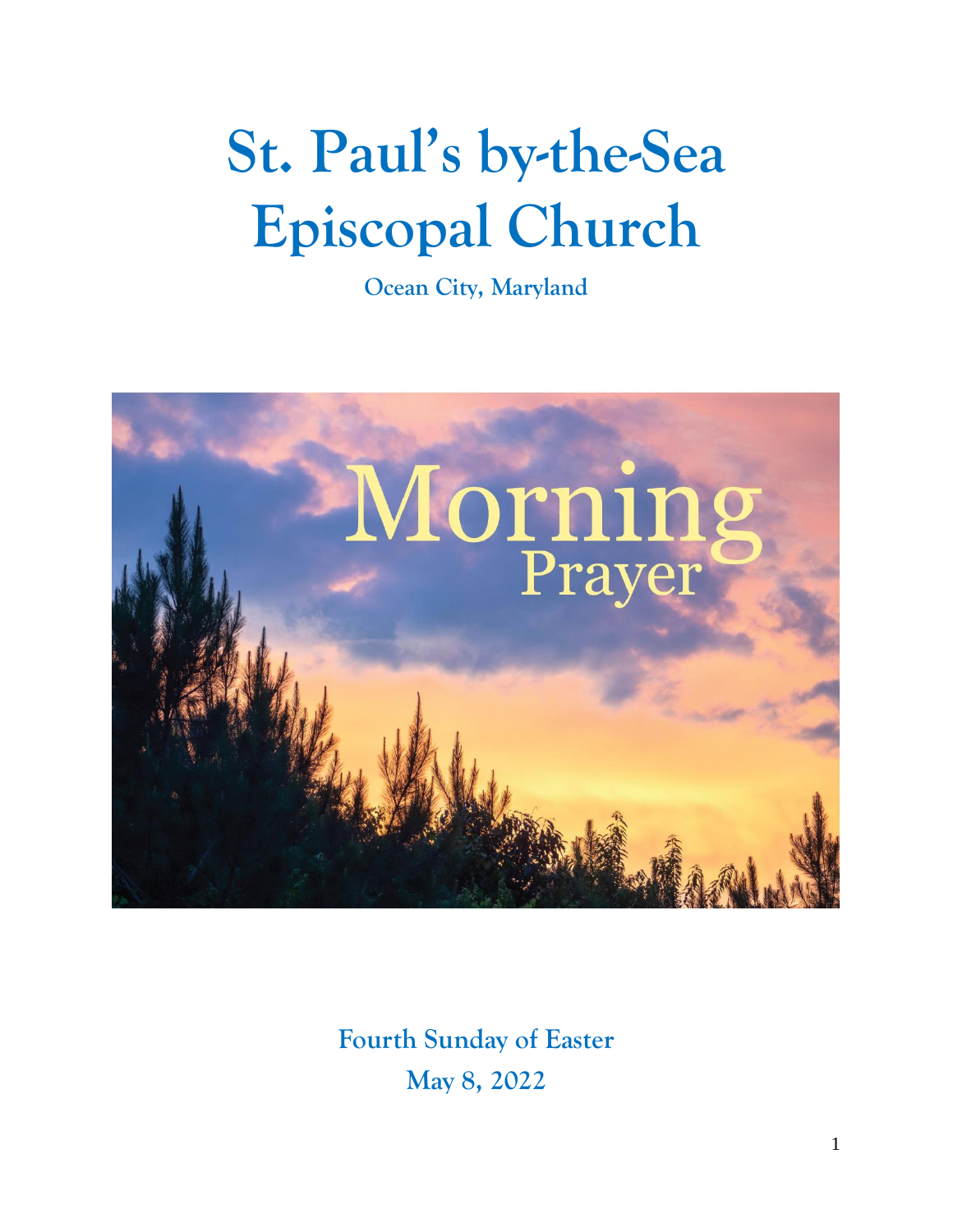## **A Service of Morning Prayer Rite II**

*Surely the presence of the Lord is in this place. I can feel His mighty power and His grace. I can hear the brush of angel's wings. I see the glory on each face. Surely the presence of the Lord is in this place.* 

*Welcome to St. Paul's by-the-Sea. Today we are worshipping according to the Order for Daily Morning Prayer Rite II, led by our Licensed Worship Leaders, Cami and Paul Rogers. Our organist is Shirley Hailey and videographer is Jody Farley. Enjoy the service and thank you for worshipping with us.*

**Opening Hymn: Hymnal 1982, #691** 

1 My faith looks up to thee, thou Lamb of Calvary, Savior divine! Now hear me while I pray, take all my guilt away; O let me from this day be wholly thine.

2 May thy rich grace impart strength to my fainting heart, my zeal inspire; as thou hast died for me, O may my love to thee pure, warm and changeless be, a living fire.

3 While life's dark maze I tread, and griefs around me spread, be thou my guide; bid darkness turn to day; wipe sorrow's tears away, nor let me ever stray from thee aside.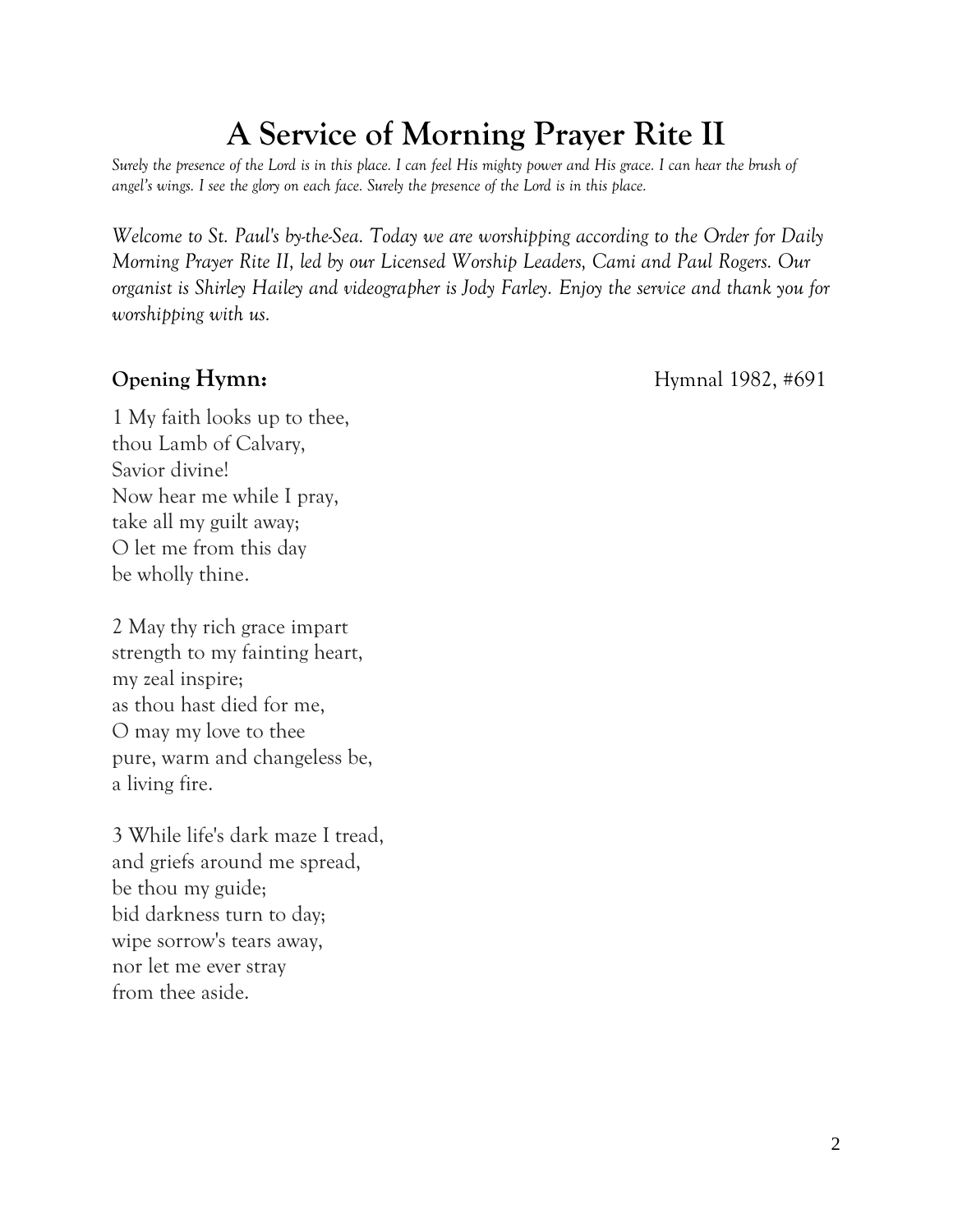#### **Opening Sentences** BCP p. 78

*The Officiant(s) begin the service:*

Let the words of my mouth and the meditation of my heart be acceptable in your sight, O Lord, my strength and my redeemer. *Psalm 19:14*

#### **Confession of Sin** BCP p. 79

*The Officiant says to the people*

Let us confess our sins against God and our neighbor.

*Silence may be kept.*

*Officiant and People together, all kneeling* Most merciful God, we confess that we have sinned against you in thought, word, and deed, by what we have done, and by what we have left undone. We have not loved you with our whole heart; we have not loved our neighbors as ourselves. We are truly sorry and we humbly repent. For the sake of your Son Jesus Christ, have mercy on us and forgive us; that we may delight in your will, and walk in your ways, to the glory of your Name. Amen.

*A deacon or lay person form remains kneeling and says* Almighty God have mercy on us, forgive us all our sins through your Lord Jesus Christ, strengthen us in all goodness, and by the power of the Holy Spirit keep us in eternal life. *Amen.*

#### **The Invitatory and Psalter** BCP p. 80

*All stand*

| <i>Officiant</i> | Lord, open our lips.                      |
|------------------|-------------------------------------------|
| People           | And our mouth shall proclaim your praise. |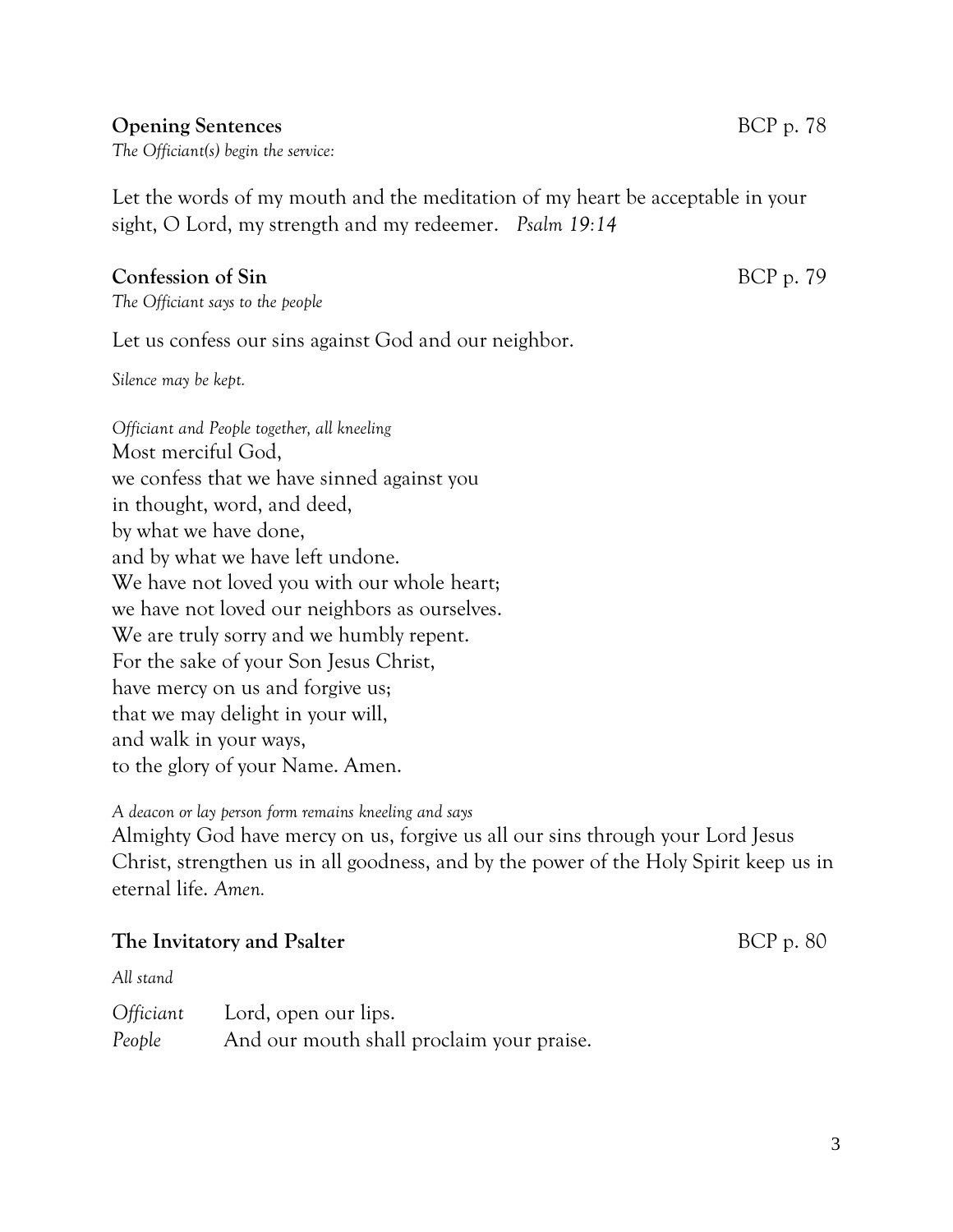*Officiant and People* Glory to the Father, and to the Son, and to the Holy Spirit: as it was in the beginning, is now, and will be for ever. Amen.

*From Easter Day until the Ascension* Alleluia. The Lord is risen indeed: Come let us adore him. Alleluia.

#### **Christ our Passover** BCP p. 83

*I Corinthians 5:7-8; Romans 6:9-11; I Corinthians 15:20-22* 

Alleluia.

Christ our Passover has been sacrificed for us; \* therefore let us keep the feast, Not with the old leaven, the leaven of malice and evil, \* but with the unleavened bread of sincerity and truth. Alleluia.

Christ being raised from the dead will never die again; \* death no longer has dominion over him. The death that he died, he died to sin, once for all; \* but the life he lives, he lives to God. So also consider yourselves dead to sin, \* and alive to God in Jesus Christ our Lord. Alleluia.

Christ has been raised from the dead, \* the first fruits of those who have fallen asleep. For since by a man came death, \* by a man has come also the resurrection of the dead. For as in Adam all die, \* so also in Christ shall all be made alive. Alleluia.

*Please be seated for the Readings*

#### **Psalm 23**

1 The LORD is my shepherd; \* I shall not be in want.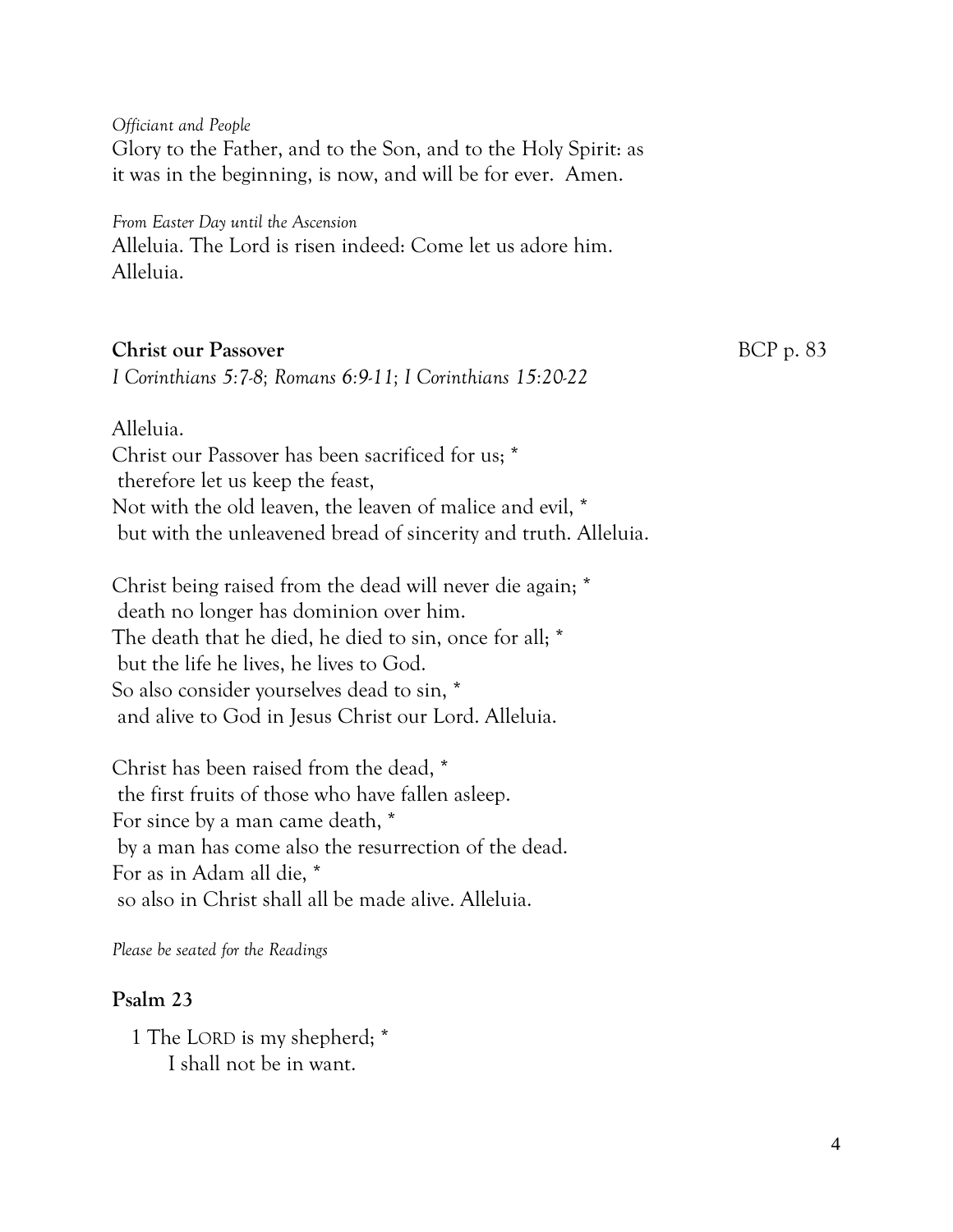- 2 He makes me lie down in green pastures \* and leads me beside still waters.
- 3 He revives my soul \*

and guides me along right pathways for his Name's sake.

4 Though I walk through the valley of the shadow of death, I shall fear no evil; \*

for you are with me;

your rod and your staff, they comfort me.

5 You spread a table before me in the presence of those who trouble me; \* you have anointed my head with oil,

and my cup is running over.

6 Surely your goodness and mercy shall follow me all the days of my life, \* and I will dwell in the house of the LORD for ever.

### **THE PROCLAMATION OF THE WORD**

### **A Lesson from Acts 9:36-43**

Now in Joppa there was a disciple whose name was Tabitha, which in Greek is Dorcas. She was devoted to good works and acts of charity. At that time she became ill and died. When they had washed her, they laid her in a room upstairs. Since Lydda was near Joppa, the disciples, who heard that Peter was there, sent two men to him with the request, "Please come to us without delay." So Peter got up and went with them; and when he arrived, they took him to the room upstairs. All the widows stood beside him, weeping and showing tunics and other clothing that Dorcas had made while she was with them. Peter put all of them outside, and then he knelt down and prayed. He turned to the body and said, "Tabitha, get up." Then she opened her eyes, and seeing Peter, she sat up. He gave her his hand and helped her up. Then calling the saints and widows, he showed her to be alive. This became known throughout Joppa, and many believed in the Lord. Meanwhile he stayed in Joppa for some time with a certain Simon, a tanner.

*Reader:* The Word of the Lord *Answer:* Thanks be to God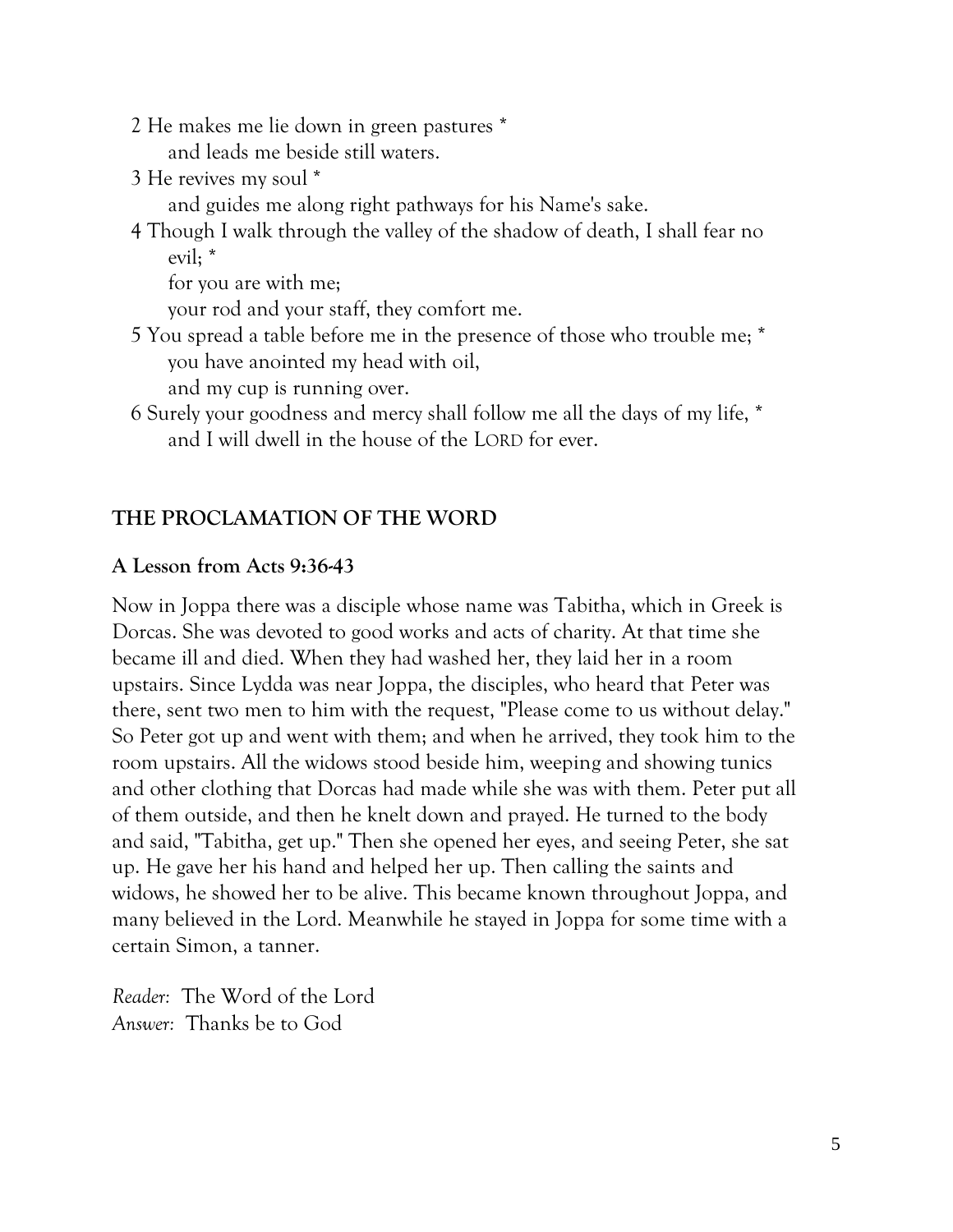#### **Canticle 14** BCP p. 90

**A Song of Penetence** *Kyrie Pantokrator Prayer of Manasseh, 1-2, 4, 6-7, 11-15* O Lord and Ruler of the hosts of heaven, \* God of Abraham, Isaac, and Jacob, and of all their righteous offspring: You made the heavens and the earth, \* with all their vast array. All things quake with fear at your presence; \* they tremble because of your power. But your merciful promise is beyond all measure; \* it surpasses all that our minds can fathom. O Lord, you are full of compassion, \* long-suffering, and abounding in mercy. You hold back your hand; \* you do not punish as we deserve. In your great goodness, Lord, you have promised forgiveness to sinners, \* that they may repent of their sin and be saved. And now, O Lord, I bend the knee of my heart, \* and make my appeal, sure of your gracious goodness. I have sinned, O Lord, I have sinned, \* and I know my wickedness only too well. Therefore I make this prayer to you: \* Forgive me, Lord, forgive me. Do not let me perish in my sin, \* nor condemn me to the depths of the earth. For you, O Lord, are the God of those who repent, \* and in me you will show forth your goodness. Unworthy as I am, you will save me, in accordance with your great mercy, \* and I will praise you without ceasing all the days of my life. For all the powers of heaven sing your praises, \* and yours is the glory to ages of ages. Amen.

*Officiant and People*

Glory to the Father, and to the Son, and to the Holy Spirit: \* as it was in the beginning, is now, and will be for ever. Amen.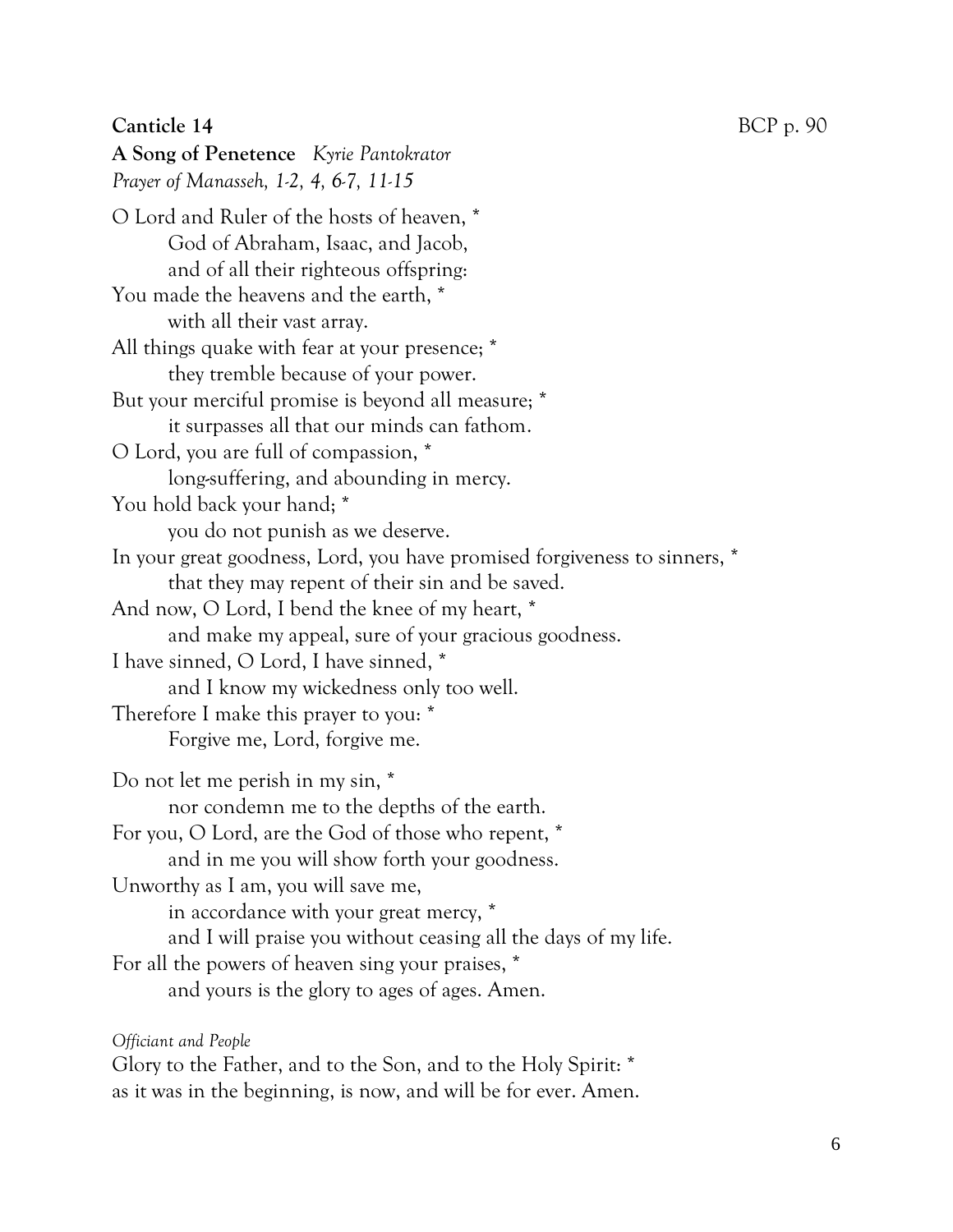#### **A Lesson from Revelation 7:9-17**

I looked, and there was a great multitude that no one could count, from every nation, from all tribes and peoples and languages, standing before the throne and before the Lamb, robed in white, with palm branches in their hands. They cried out in a loud voice, saying,

"Salvation belongs to our God who is seated on the throne, and to the Lamb!"

And all the angels stood around the throne and around the elders and the four living creatures, and they fell on their faces before the throne and worshiped God, singing,

"Amen! Blessing and glory and wisdom and thanksgiving and honor and power and might be to our God forever and ever! Amen."

Then one of the elders addressed me, saying, "Who are these, robed in white, and where have they come from?" I said to him, "Sir, you are the one that knows." Then he said to me, "These are they who have come out of the great ordeal; they have washed their robes and made them white in the blood of the Lamb.

For this reason they are before the throne of God, and worship him day and night within his temple,

and the one who is seated on the throne will shelter them.

They will hunger no more, and thirst no more;

the sun will not strike them,

nor any scorching heat;

for the Lamb at the center of the throne will be their shepherd, and he will guide them to springs of the water of life,

and God will wipe away every tear from their eyes."

*Reader:* The Word of the Lord

*Answer:* Thanks be to God

#### **Canticle 21** BCP p. 95

**You are God** *Te Deum laudamus*

You are God: we praise you; You are the Lord: we acclaim you;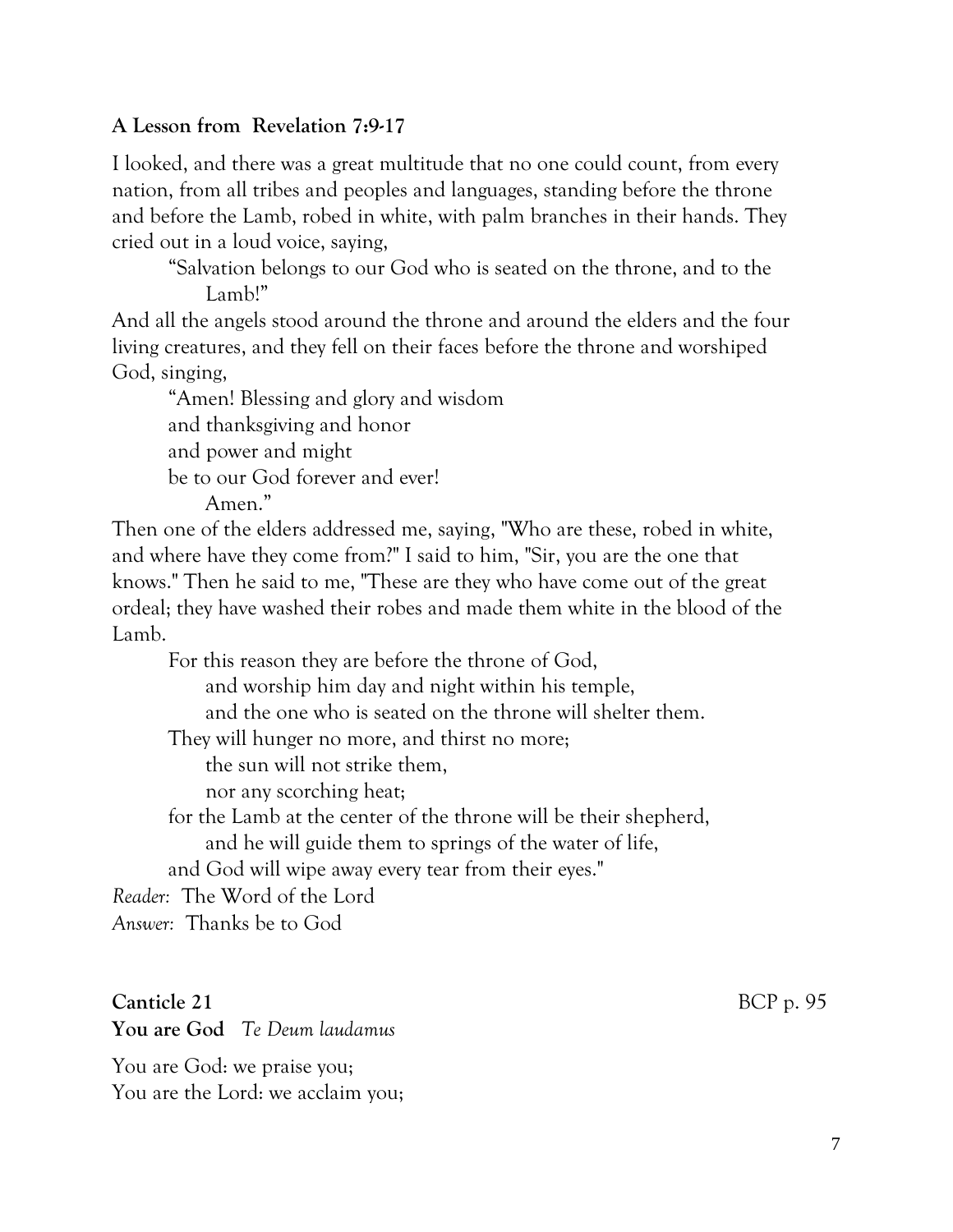You are the eternal Father: All creation worships you. To you all angels, all the powers of heaven, Cherubim and Seraphim, sing in endless praise: Holy, holy, holy Lord, God of power and might, heaven and earth are full of your glory. The glorious company of apostles praise you. The noble fellowship of prophets praise you. The white-robed army of martyrs praise you. Throughout the world the holy Church acclaims you; Father, of majesty unbounded your true and only Son, worthy of all worship, and the Holy Spirit, advocate and guide. You, Christ, are the king of glory, the eternal Son of the Father. When you became man to set us free you did not shun the Virgin s womb. You overcame the sting of death and opened the kingdom of heaven to all believers. You are seated at God s right hand in glory. We believe that you will come and be our judge. Come then, Lord, and help your people, bought with the price of your own blood, and bring us with your saints to glory everlasting.

#### **A Lesson from John 10:22-30**

*The Reader reads a lesson from the Gospel of John*

At that time the festival of the Dedication took place in Jerusalem. It was winter, and Jesus was walking in the temple, in the portico of Solomon. So the Jews gathered around him and said to him, "How long will you keep us in suspense? If you are the Messiah, tell us plainly." Jesus answered, "I have told you, and you do not believe. The works that I do in my Father's name testify to me; but you do not believe, because you do not belong to my sheep. My sheep hear my voice. I know them, and they follow me. I give them eternal life, and they will never perish. No one will snatch them out of my hand. What my Father has given me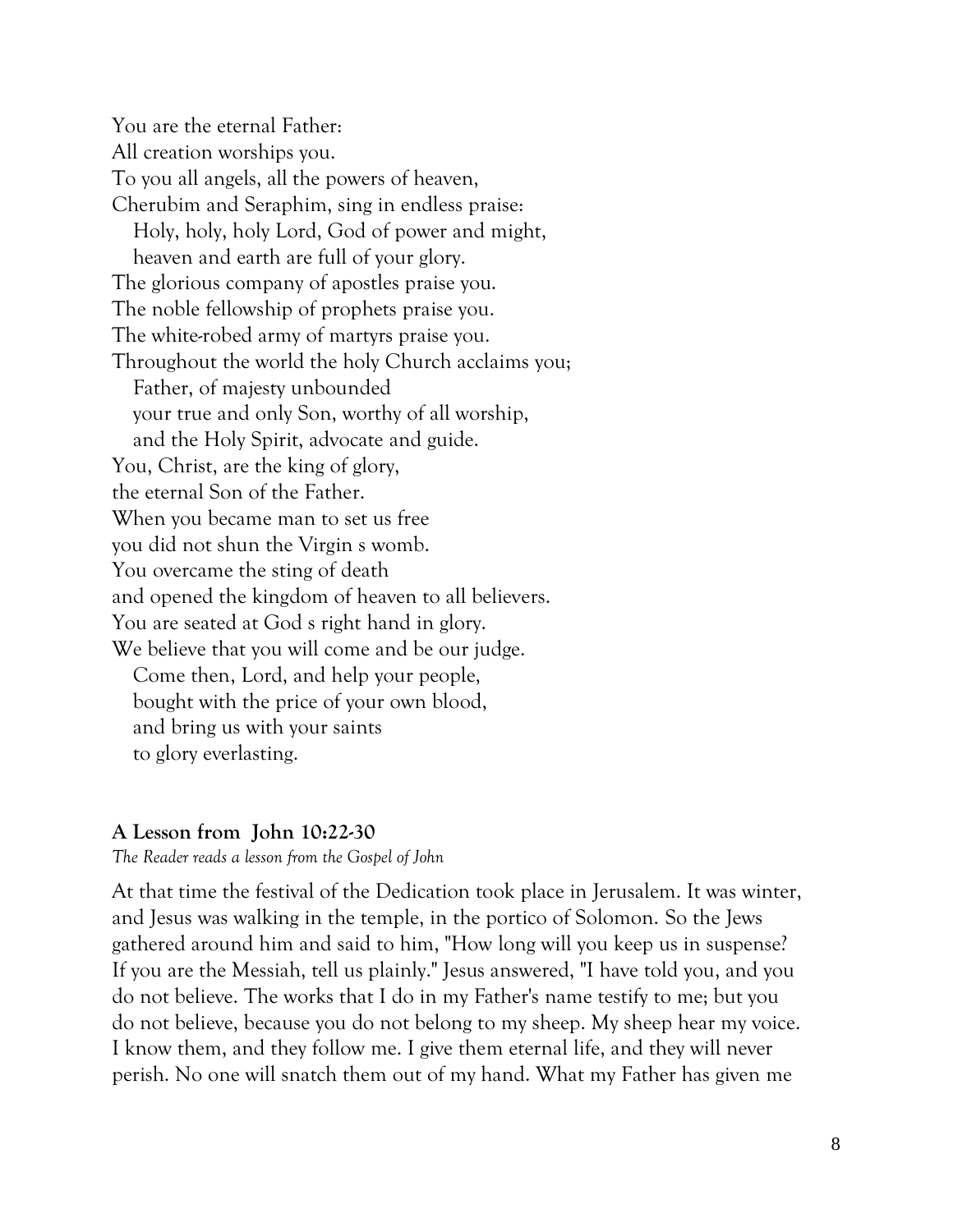is greater than all else, and no one can snatch it out of the Father's hand. The Father and I are one."

*Reader:* The Word of the Lord *Answer:* Thanks be to God

| <b>SHARING: Tabitha: A Mother to All Of the Saints</b>                                                                                                                                                                                                                                                                                                                                                                                                                                                                                                                                                                                                                                        | Paul Rogers |
|-----------------------------------------------------------------------------------------------------------------------------------------------------------------------------------------------------------------------------------------------------------------------------------------------------------------------------------------------------------------------------------------------------------------------------------------------------------------------------------------------------------------------------------------------------------------------------------------------------------------------------------------------------------------------------------------------|-------------|
|                                                                                                                                                                                                                                                                                                                                                                                                                                                                                                                                                                                                                                                                                               |             |
| THE CREED AND THE PRAYERS<br>The Apostles' Creed<br>Officiant and People together say, all standing                                                                                                                                                                                                                                                                                                                                                                                                                                                                                                                                                                                           | BCP p. 96   |
| I believe in God, the Father almighty,<br>creator of heaven and earth.<br>I believe in Jesus Christ, his only Son, our Lord,<br>He was conceived by the power of the Holy Spirit<br>and born of the Virgin Mary.<br>He suffered under Pontius Pilate,<br>was crucified, died, and was buried.<br>He descended to the dead.<br>On the third day he rose again,<br>He ascended into heaven,<br>and is seated at the right hand of the Father.<br>He will come again to judge the living and the dead.<br>I believe in the Holy Spirit,<br>the holy catholic Church,<br>the communion of saints,<br>the forgiveness of sins,<br>the resurrection of the body,<br>and the life everlasting. Amen. |             |
|                                                                                                                                                                                                                                                                                                                                                                                                                                                                                                                                                                                                                                                                                               |             |

### **The Lord's Prayer** BCP. p. 97

*The people stand or kneel*

*Officiant* The Lord be with you. *People* And also with you.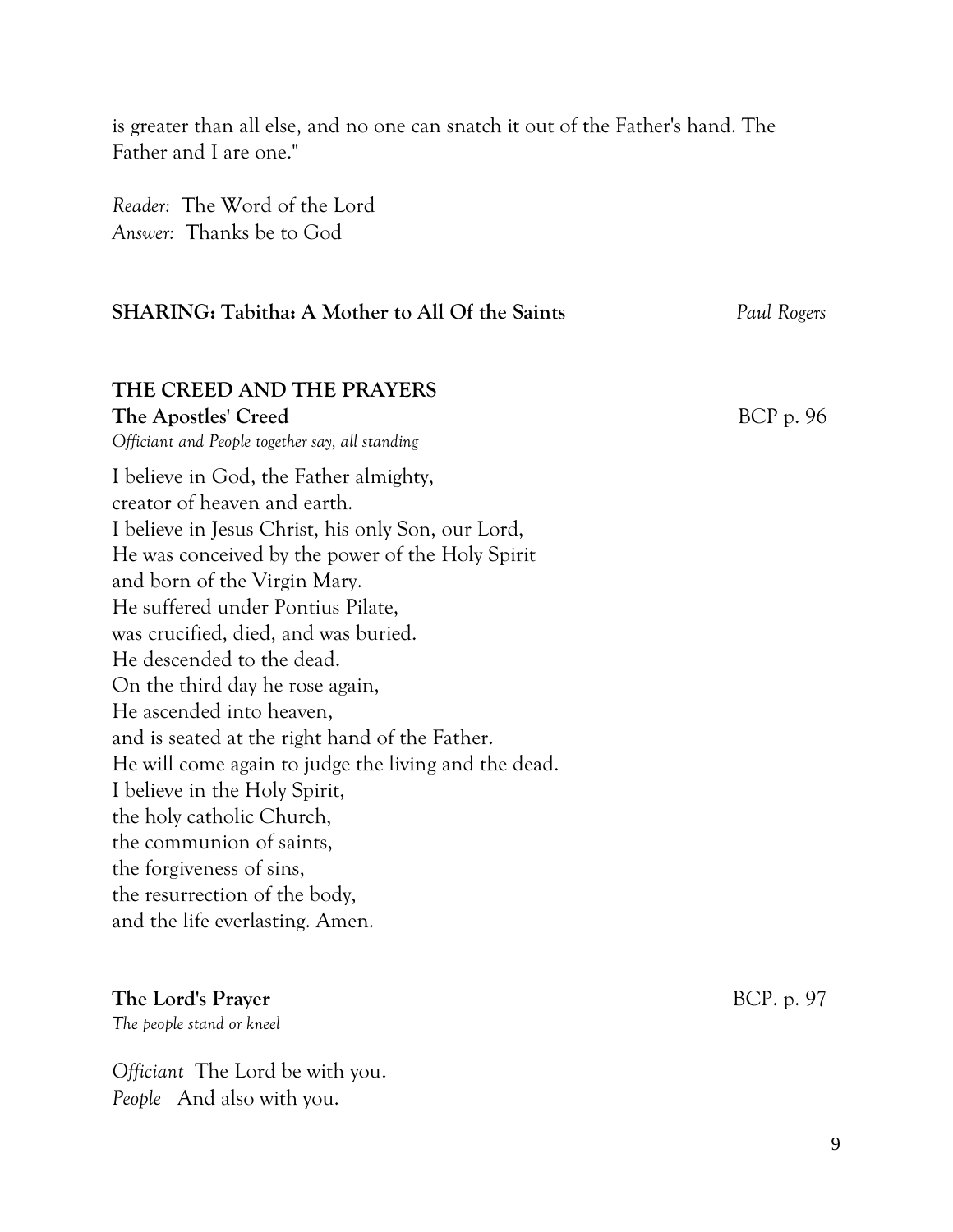#### *Officiant* Let us pray

*Officiant and People* Our Father, who art in heaven, hallowed be thy Name, thy kingdom come, thy will be done, on earth as it is in heaven. Give us this day our daily bread. And forgive us our trespasses, as we forgive those who trespass against us. And lead us not into temptation, but deliver us from evil. For thine is the kingdom, and the power, and the glory, for ever and ever. Amen.

V. Show us your mercy, O Lord;

R. And grant us your salvation.

V. Clothe your ministers with righteousness;

R. Let your people sing with joy.

V. Give peace, O Lord, in all the world;

R. For only in you can we live in safety.

V. Lord, keep this nation under your care;

R. And guide us in the way of justice and truth.

V. Let your way be known upon earth;

R. Your saving health among all nations.

V. Let not the needy, O Lord, be forgotten;

R. Nor the hope of the poor be taken away.

V. Create in us clean hearts, O God;

R. And sustain us with your Holy Spirit.

**Suffrage A** BCP p. 97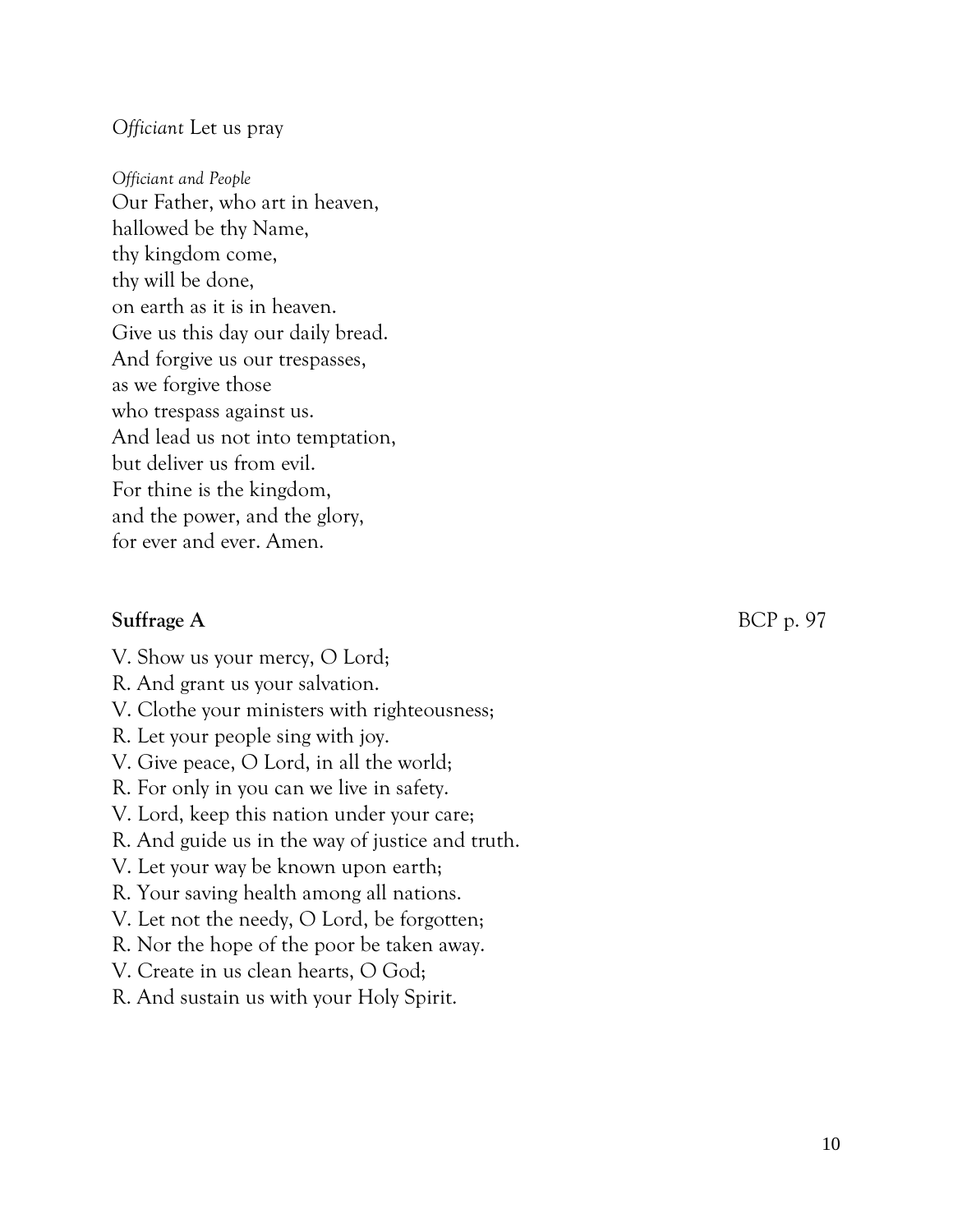*The Officiant then says the following Collects*

### **Collect of the Day***, said in unison*

O God, whose Son Jesus is the good shepherd of your people: Grant that when we hear his voice we may know him who calls us each by name, and follow where he leads; who, with you and the Holy Spirit, lives and reigns, one God, for ever and ever. Amen.

### **A Collect for Sundays***, said in unison*

O God, you make us glad with the weekly remembrance of the glorious resurrection of your Son our Lord: Give us this day such blessing through our worship of you, that the week to come may be spent in your favor; through Jesus Christ our Lord. Amen.

#### **The Diocesan Collect***, said in unison*

Gracious God, through the movement of your Holy Spirit, strengthen us here at St. Paul's by-the-Sea and in the Diocese of Easton as an inviting and welcoming people; receive our worship, nurture our life in Christ that we may evermore faithfully serve all your people, both near and far; this we pray through Jesus Christ our Lord. Amen.

#### **Clergy Search Prayer***, said in unison*

Gracious God, we are reminded of your gifts in and for all the children of the Church. Call on us now; use us, in service of your whole Church. As we work to call a new pastor to our congregation, may your Holy Spirit lead us to discern the gifts we seek and see those gifts clearly in candidates you are sending us. In our communications, interviews, and meetings with them, may we find ourselves once again, who we surely are in Christ Jesus, stewards of your many gifts. Amen.

### **A Prayer for Mission** BCP p.100

Almighty and everlasting God, by whose Spirit the whole body of your faithful people is governed and sanctified: Receive our supplications and prayers which we offer before you for all members of your holy Church, that in their vocation and ministry they may truly and devoutly serve you; through our Lord and Savior Jesus Christ. *Amen.*

### **Prayer for Mothers**

*Officiant* Praise God who loves us. *All* Praise God who cares.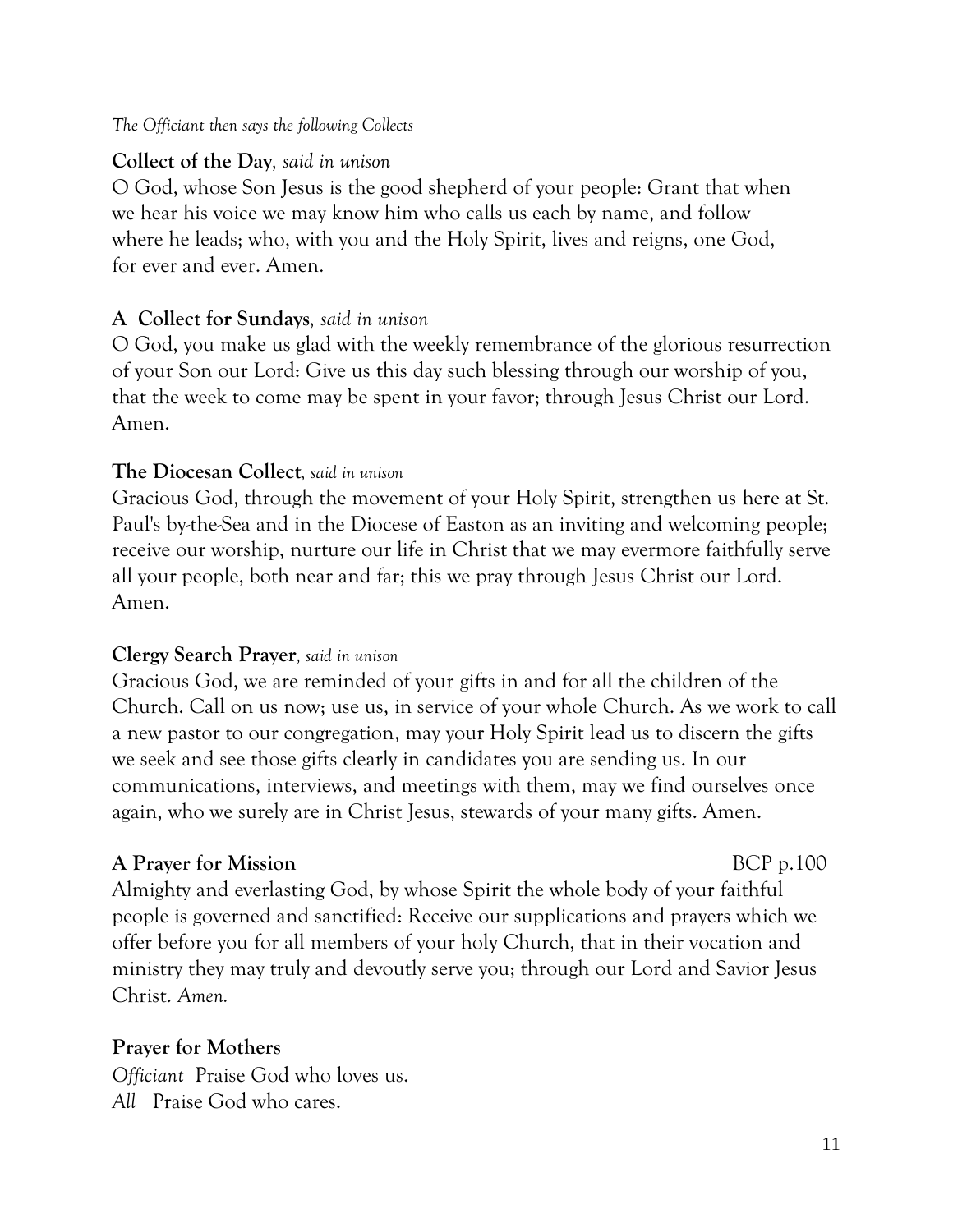*Officiant* For the care of mothers; *All* Thanks be to God.

*Officiant* For their patience when tested; *All* Thanks be to God.

*Officiant* For their love when tired; *All* Thanks be to God.

*Officiant* For their hope when despairing; *All* Thanks be to God.

*Officiant* For their service without limit; *All* Thanks be to God.

*All* Thank you God for the love of our mothers: thank you God for their care and concern; thank you God for the joys they have shared with us; thank you God for the pains they have borne for us; thank you God for all that they give us; through Jesus Christ our Lord. Amen.

1 The King of love my shepherd is, whose goodness faileth never; I nothing lack if I am his, and he is mine for ever.

2 Where streams of living water flow, my ransomed soul he leadeth, and where the verdant pastures grow, with food celestial feedeth.

3 Perverse and foolish oft I strayed, but yet in love he sought me, and on his shoulder gently laid, and home, rejoicing, brought me.

**Hymn: Hymnal** 1982, #645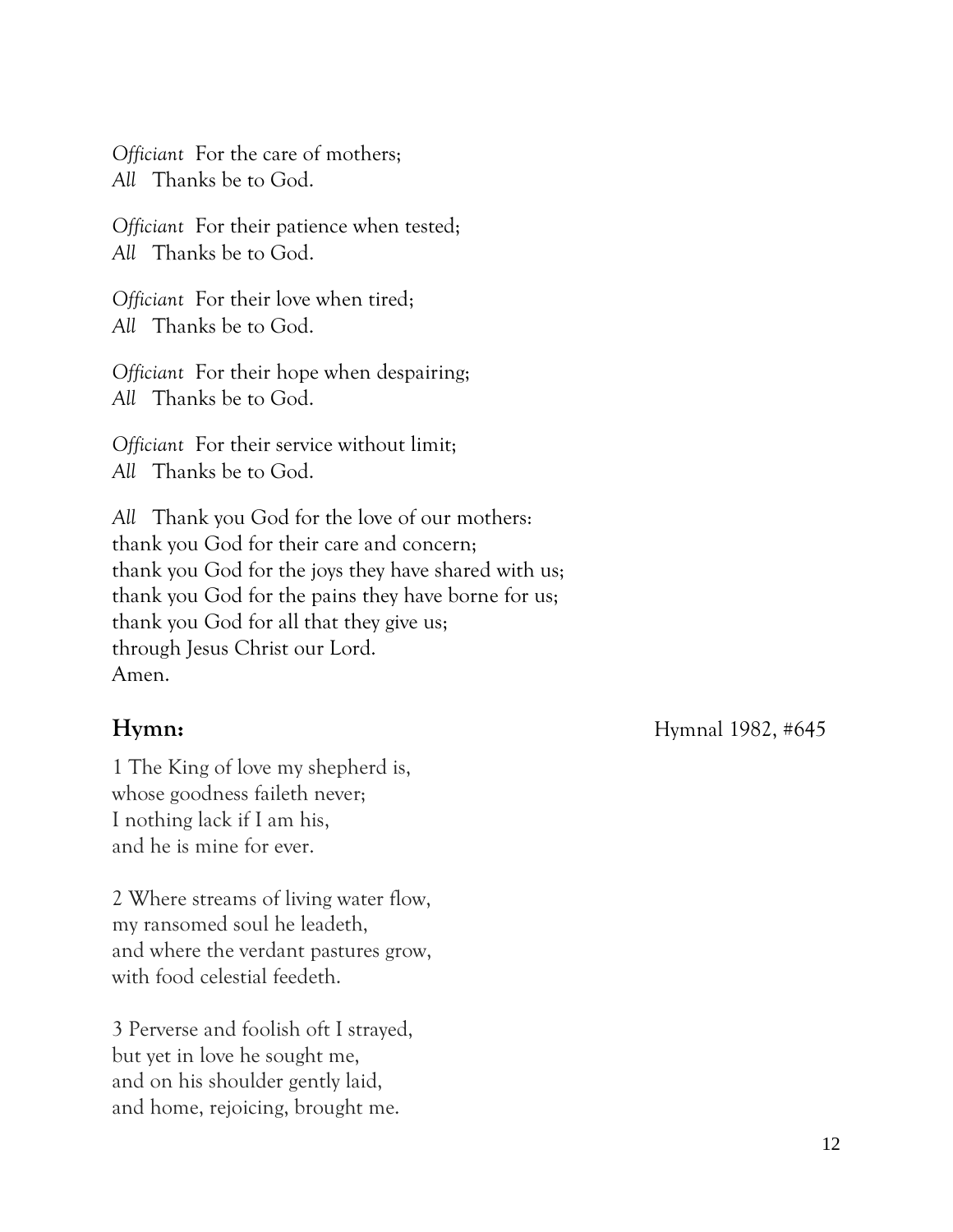#### ANNOUNCEMENTS & OFFERING

#### **The General Thanksgiving** BCP p. 101

*Officiant and People*

Almighty God, Father of all mercies, we your unworthy servants give you humble thanks for all your goodness and loving-kindness to us and to all whom you have made. We bless you for our creation, preservation, and all the blessings of this life; but above all for your immeasurable love in the redemption of the world by our Lord Jesus Christ; for the means of grace, and for the hope of glory. And, we pray, give us such an awareness of your mercies, that with truly thankful hearts we may show forth your praise, not only with our lips, but in our lives, by giving up our selves to your service, and by walking before you in holiness and righteousness all our days; through Jesus Christ our Lord, to whom, with you and the Holy Spirit, be honor and glory throughout all ages. *Amen.*

#### **A Prayer of St. Chrysostom** BCP p. 102

Almighty God, you have given us grace at this time with one accord to make our common supplication to you; and you have promised through your well-beloved Son that when two or three are gathered together in his Name you will be in the midst of them: Fulfill now, O Lord, our desires and petitions as may be best for us; granting us in this world knowledge of your truth, and in the age to come life everlasting. *Amen.*

*Then may be said Officiant:* Let us bless the Lord. *People:* Thanks be to God.